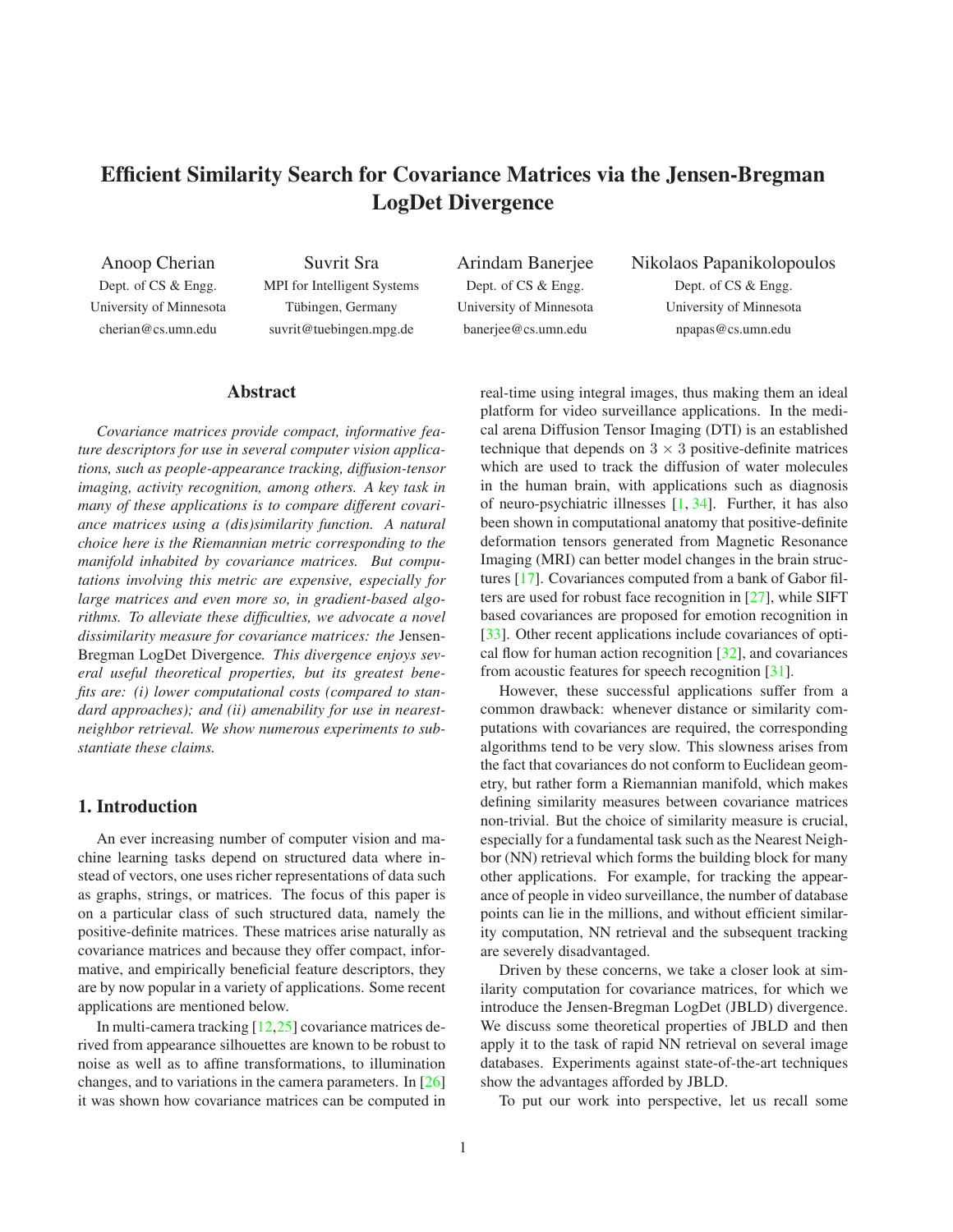<span id="page-1-4"></span>standard similarity measures for covariance matrices. The simplest but naive approach is to view  $dx\,$  covariance matrices as vectors in  $\mathbb{R}^{d(d+1)/2}$ , whereby the standard (dis)similarity measures of Euclidean space can be used (e.g.,  $\ell_p$ -distance functions, etc.). But these vectorial measures ignore the manifold structure of covariance matrices and can therefore be inferior choices. A more suitable choice is to consider the manifold structure of positivedefinite matrices and use the corresponding geodesic distance: the *Affine Invariant Riemannian Metric (AIRM)* [\[5,](#page-7-10) [28\]](#page-7-11) defined for X, Y in  $\mathcal{S}_{++}^d$ , the set of  $d \times d$  positivedefinite matrices, by:

$$
D_R(X,Y) := ||\log(X^{-1/2}YX^{-1/2})||_F,\tag{1}
$$

where  $log(·)$  is the matrix logarithm. This metric enjoys several useful theoretical properties [\[5\]](#page-7-10), and is perhaps the most widely used similarity measure for covariance matrices. But it can be unattractive as it requires eigenvalue computations or sometimes even matrix logarithms, which for larger matrices causes significant slowdowns.

Amongst the many measures that have been proposed to replace AIRM, a closely related one is the *Log-Euclidean Riemannian Metric* (LERM) [\[2\]](#page-7-12)

$$
D_{LE}(X, Y) := ||\log(X) - \log(Y)||_F,\tag{2}
$$

which uses the logarithmic map of covariance matrices to turn them into symmetric matrices which can then be handled as objects in ordinary Euclidean space. Applications exist in visual tracking [\[18\]](#page-7-13) and stereo matching [\[14\]](#page-7-14). However, using this metric requires pre-processing the dataset by computing matrix logarithms, which can dramatically increase the computational costs. Yet another alternative is the symmetrized KL-Divergence Measure (KLDM) for positive-definite matrices [\[20\]](#page-7-15), though for our application its accuracy on NN is poor. Other similarity measures on covariance matrices may be found in [\[11\]](#page-7-16).

In contrast to AIRM and LERM the similarity measure that we propose is much faster to compute, as it depends only on the determinant of the input matrices, and thus no eigenvalue computations are required. Moreover, as we will later see, it turns out to be empirically also very effective. These gains come at a price: our measure is not a metric. But this limitation is not that severe because we can still exploit convexity to build a fast NN retrieval procedure based on our similarity measure.

We note that NN retrieval for covariance matrices itself is still an emerging area, so literature on it is scarce. In [\[30\]](#page-7-17), an attempt is made to adapt NN techniques from vector spaces to non-Euclidean spaces, while [\[9\]](#page-7-18) proposes an extension of the spectral hashing techniques to covariance matrices. However, both these techniques are based on a Euclidean embedding of the Riemannian manifold through the tangent spaces, and then using LERM as an approximation to the true similarity.

## **2. Jensen-Bregman LogDet Divergence**

We first recall some basic definitions and then present our new similarity measure: the *Jensen-Bregman LogDet Divergence (JBLD)*. We remark that although this measure seems natural and simple, to our knowledge it has *not been* formally discussed in detail before. We alert the reader that JBLD should not be confused with its asymmetric cousin: the so-called LogDet divergence [\[15\]](#page-7-19).

At the core of our discussion lies the *Bregman Divergence*  $d_{\phi}: S \times \text{relint}(S) \rightarrow [0, \infty)$ , which is defined as

<span id="page-1-0"></span>
$$
d_{\phi}(x, y) := \phi(x) - \phi(y) - \langle x - y, \nabla \phi(y) \rangle, \quad (3)
$$

where  $\phi : S \subseteq \mathbb{R}^d \to \mathbb{R}$  is a strictly convex function of Legendre-type on  $int(\text{dom } S)$  [\[4,](#page-7-20)[6\]](#page-7-21). From [\(3\)](#page-1-0) the following properties of  $d_{\phi}(x, y)$  are apparent: strict convexity in x; asymmetry; non-negativity; and definiteness (i.e.,  $d_{\phi} = 0$ , iff  $x = y$ ). Bregman divergences enjoy a host of useful properties  $[4,8]$  $[4,8]$ , but often their lack of symmetry and sometimes their lack of triangle-inequality can prove to be hindrances. Consequently, there has been substantial interest in considering symmetrized versions such as *Jensen-Bregman* divergences [\[3,](#page-7-23) [22,](#page-7-24) [23\]](#page-7-25), where assuming  $s = (x + y)/2$ ,

<span id="page-1-1"></span>
$$
J_{\phi}(x, y) := \frac{1}{2} \big( d_{\phi}(x, s) + d_{\phi}(s, y) \big), \tag{4}
$$

or even variants that satisfy the triangle inequality [\[3,](#page-7-23) [10\]](#page-7-26).

Both [\(3\)](#page-1-0) and [\(4\)](#page-1-1) can be naturally extended to matrix divergences (over Hermitian matrices) by composing the convex function  $\phi$  with the eigenvalue map  $\lambda$ , and replacing the inner-product in  $(3)$  by the trace. We focus on a particular matrix divergence, namely the *Jensen-Bregman LogDet Divergence*, which is defined for  $X$ ,  $Y$  in  $\mathcal{S}_{++}^d$  by

$$
J_{\ell d}(X,Y) := \log \left| \frac{X+Y}{2} \right| - \frac{1}{2} \log |XY|.
$$
 (5)

where  $|\cdot|$  denotes the determinant; this divergence is ob-tained from the matrix version of [\(4\)](#page-1-1) by using  $\phi(X)$  =  $-\log |X|$  as the seed function. It is easy to see that  $J_{\ell d}$  is symmetric, nonnegative, and definite. More- $J_{\ell d}$  is symmetric, nonnegative, and definite. over, it is invariant under congruence transformations,  $(J_{\ell d}(AXA^T, AYA^T) = J_{\ell d}(X, Y)$  for invertible A), and under inversion  $(J_{\ell d}(X, Y) = J_{\ell d}(X^{-1}, Y^{-1}))$ .

Less trite is the connection to the Riemannian metric which we summarize below in Theorem [1.](#page-1-2) This connection also lends additional support to using  $J_{\ell d}$  as a proxy for the AIRM  $D_R^2$  (or  $\sqrt{J_{\ell d}}$  as a proxy for  $D_R$ ).

<span id="page-1-2"></span>**Theorem 1** (Bounds). Let  $X, Y \in S^d_{++}$ . Then,

<span id="page-1-3"></span>
$$
J_{\ell d}(X,Y) \le D_R^2(X,Y). \tag{6}
$$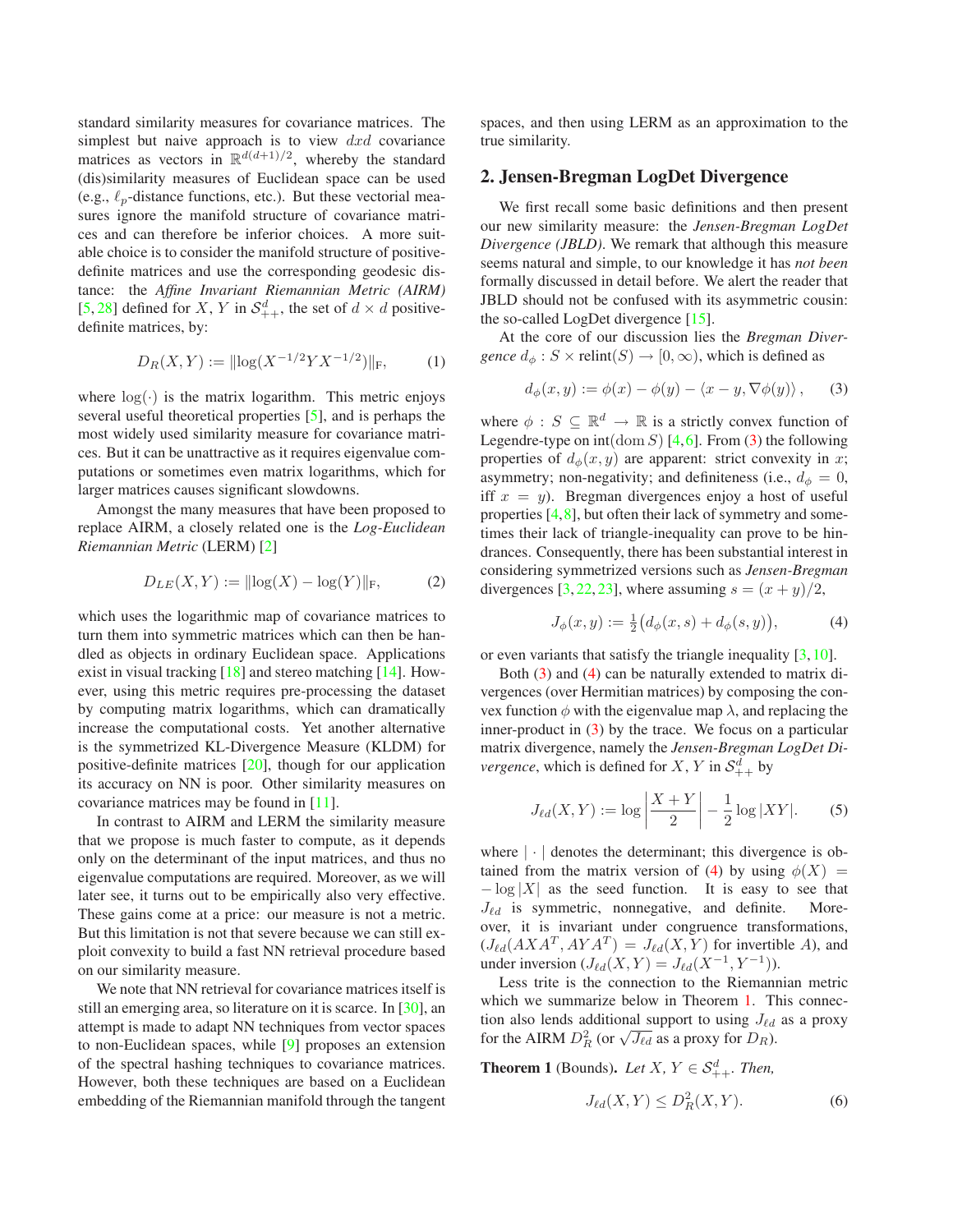<span id="page-2-4"></span>*Additionally, if*  $0 \prec mI \preceq X, Y \preceq MI$ *, then* 

<span id="page-2-0"></span>
$$
D_R^2(X,Y) \le 2\log(M/m)(J_{\ell d}(X,Y) + \gamma), \qquad (7)
$$

*where*  $\gamma = d \log 2$ *.* 

*Proof.* Let  $v_i = \lambda_i (XY^{-1})$ . Since  $X, Y \in S^d_{++}$ , the eigenvalues  $v_i$  are also positive, whereby we can write each  $v_i = e^{u_i}$  for some  $u_i \in \mathbb{R}$ . Using this notation, the AIRM may be rewritten as  $D_R(X, Y) = ||u||_2$ , and the JBLD as

$$
J_{\ell d}(X,Y) = \sum_{i=1}^{d} (\log(1 + e^{u_i}) - u_i/2 - \log 2), \quad (8)
$$

where the equation follows by observing that  $J_{\ell d}(X, Y) =$  $\log |I + XY^{-1}| - \frac{1}{2} \log |XY^{-1}| - \log 2^d$ .

To prove inequality [\(6\)](#page-1-3) consider the function  $f(u)$  =  $u^2 - \log(1 + e^u) + u/2 + \log 2$ . This function is convex since its second derivative

$$
f''(u) = 2 - \frac{e^u}{(1 + e^u)^2},
$$

is clearly nonnegative. Moreover, f attains its minimum at  $u^* = 0$ , as is immediately seen by solving the optimality condition  $f'(u) = 2u - e^u/(1 + e^u) + 1/2 = 0$ . Thus,  $f(u) \ge f(u^*) = 0$  for all  $u \in \mathbb{R}$ , which in turn implies that

$$
\sum_{i=1}^{d} f(u_i) = D_R^2(X, Y) - J_{\ell d}(X, Y) \ge 0.
$$
 (9)

To prove the next inequality [\(7\)](#page-2-0), first observe that

$$
\sum_{i=1}^{d} (\log(1+e^{u_i}) - u_i/2 - \log 2) \ge \sum_{i=1}^{d} (|u_i|/2 - \log 2),
$$

which implies the bound

<span id="page-2-1"></span>
$$
J_{\ell d}(X, Y) + d \log 2 \ge \frac{1}{2} ||u||_1.
$$
 (10)

Since  $u^T u \le ||u||_{\infty} ||u||_1$  (Hölder's inequality), using ([10\)](#page-2-1) we immediately obtain the bound

$$
D_R^2(X, Y) = ||u||_2^2 \le 2||u||_{\infty}(J_{\ell d} + \gamma), \qquad (11)
$$

where  $\gamma = d \log 2$ . But  $mI \preceq X, Y \preceq MI$  implies that  $||u||_{\infty} \leq \log(M/m)$ , which concludes the proof.  $\|u\|_{\infty} \leq \log(M/m)$ , which concludes the proof.

**Computational Advantages.** The greatest advantage of this new measure against the Riemannian metric is its computational speed:  $J_{\ell d}$  requires only computation of determinants, which can be done rapidly via 3 Cholesky factorizations (for  $X + Y$ , X and Y), each at a cost of  $(1/3)d^3$ flops [\[13\]](#page-7-27). Computing  $D_R$  on the other hand requires generalized eigenvalues, which can be done for positive-definite matrices in approximately  $4d<sup>3</sup>$  flops. Thus, in general  $J_{\ell d}$ 

is much faster (see also Table [1\)](#page-2-2). The computational advantages of  $J_{\ell d}$  are much more impressive when comparing evaluation of gradients:

$$
\nabla_X D_R^2(X, Y) = X^{-1} \log(XY^{-1}),
$$
  

$$
\nabla_X J_{\ell d}(X, Y) = (X + Y)^{-1} - \frac{1}{2}X^{-1}
$$

.

Table [2](#page-2-3) shows that computing  $\nabla J_{\ell d}$  can be even more than 100 times faster than  $\nabla D_R$ . This speed proves critical for NN retrieval, or more generally when using any algorithm that depends on gradients of the similarity measure.

| d.   | $D_R$                | $J_{\ell d}$        |
|------|----------------------|---------------------|
| 5    | $.025 \pm .012$      | $.035 \pm .007$     |
| 10   | $.038 \pm .005$      | $.042 \pm .009$     |
| 20   | $.085 \pm .006$      | $.064 \pm .009$     |
| 40   | $.334 \pm .332$      | $.127 \pm .012$     |
| 80   | $1.23 \pm .055$      | $.393 \pm .050$     |
| 200  | $8.198 \pm .129$     | $2.223 \pm .169$    |
| 500  | $77.311 \pm .568$    | $22.186 \pm 1.223$  |
| 1000 | $492.743 \pm 15.519$ | $119.709 \pm 1.416$ |

<span id="page-2-2"></span>Table 1. Average times (millisecs/trial) to compute function values; computed over 10,000 trials to reduce variance.

| d.   | $\nabla_X D^2_R(X,Y)$    | $\nabla_X J_{\ell d}(X, Y)$ |
|------|--------------------------|-----------------------------|
| 5    | $0.798 \pm .093$         | $.036 \pm .009$             |
| 10   | $2.383 \pm .209$         | $.058 \pm .021$             |
| 20   | $7.493 \pm .595$         | $.110 \pm .013$             |
| 40   | $24.899 \pm 1.126$       | $.270 \pm .047$             |
| 80   | $99.486 \pm 5.181$       | $.921 \pm .028$             |
| 200  | $698.873 \pm 39.602$     | $8.767 \pm 2.137$           |
| 500  | $6377.742 \pm 379.173$   | $94.837 \pm 1.195$          |
| 1000 | $40443.059 \pm 2827.048$ | $622.289 \pm 37.728$        |

<span id="page-2-3"></span>Table 2. Average times (millisecs/trial) to compute gradients; computed over 1000 trials (except for the last two experiments, where to save time only 100 trials were used) to reduce variance.

#### **3. Fast Nearest Neighbor Retrieval for** Jℓd

Now we turn to the key application that originally motivated us to investigate  $J_{\ell d}$ : Nearest Neighbor (NN) Retrieval for covariance matrices. Here, we have a dataset  $\{S_1, \ldots, S_n\}$  of  $d \times d$  covariance matrices that we must organize into a data structure to facilitate rapid NN retrieval. Typical NN data structures require the similarity measure used for computing "nearness" to be a metric. Thus,  $J_{\ell d}$ raises a major complication since it (and even  $\sqrt{J_{\ell d}}$ ) fails to satisfy the triangle inequality. Fortunately, this difficultly can be tackled by adapting the framework of Bregman-Ball Trees (BBT) [\[7\]](#page-7-28). But for an effective adaptation of the BBT, we must efficiently perform two subtasks: (i) partition the input data using clustering; and (ii) compute Jensen-Bregman projections onto appropriate convex (Bregman-Ball) sets for input query points. We discuss both subtasks below.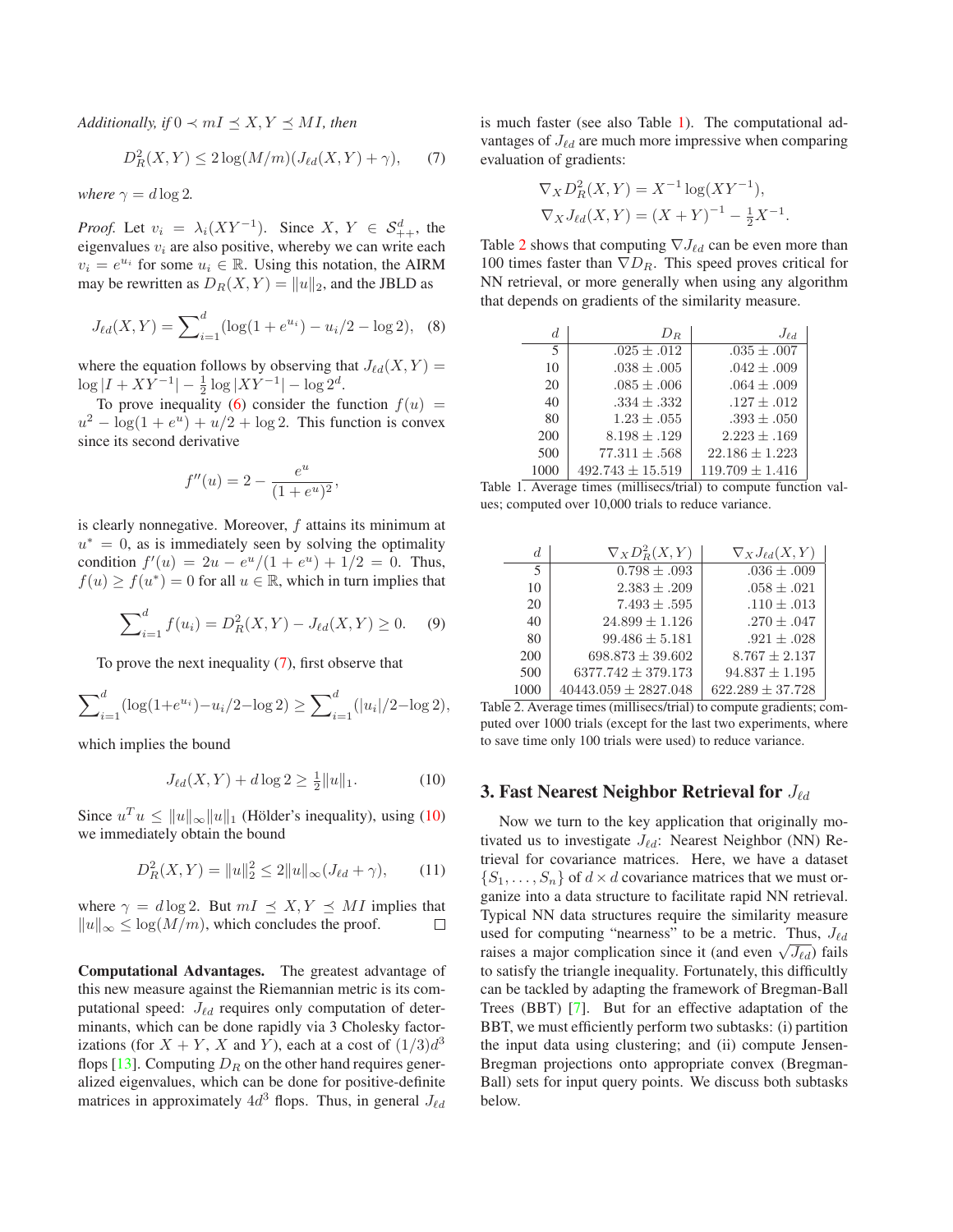#### <span id="page-3-10"></span>**3.1. K-Means with**  $J_{\ell d}$

Suppose  $S_1, \ldots, S_n$  are the input covariance matrices that we wish to partition into  $K$  clusters. A standard Kmeans type approach proceeds by minimizing

<span id="page-3-0"></span>
$$
\min_{\mathcal{C}_1,\dots,\mathcal{C}_K} \quad \sum\nolimits_{k=1}^K \sum\nolimits_{S \in \mathcal{C}_k} J(X_k, S), \tag{12}
$$

where  $X_k$  represents the "centroid" of cluster  $C_k$ . To solve [\(12\)](#page-3-0) we alternate between cluster assignment and centroid-computation. The latter is the only non-trivial step, so we discuss it only and omit the rest for brevity.

It suffices to describe centroid computation for a single cluster. Let  $\mathcal{C} \neq \emptyset$  be an arbitrary cluster—its centroid is computed by solving

<span id="page-3-1"></span>
$$
\min_{X} \quad \Theta(X) := \sum_{S \in \mathcal{C}} J_{\ell d}(X, S). \tag{13}
$$

If Problem  $(13)$  has a solution, say  $X^*$ , then it must satisfy the first-order optimality conditions:

$$
-2\nabla_X \Theta(X^*) = |\mathcal{C}| (X^*)^{-1} - \sum_{S \in \mathcal{C}} \left( \frac{X^* + S}{2} \right)^{-1} = 0,
$$

where  $|\mathcal{C}|$  denotes size of  $\mathcal{C}$ . In other words,  $X^*$  must satisfy

<span id="page-3-3"></span>
$$
(X^*)^{-1} = \frac{1}{|C|} \sum_{S \in C} \left(\frac{X^* + S}{2}\right)^{-1}.
$$
 (14)

Now we show that  $X^*$  lies in a compact set, a fact that will be very useful. To that end, we first recall two basic lemmas (see e.g.,  $[5]$  for proofs).

<span id="page-3-2"></span>**Lemma 2.** *The function*  $f(X) = X^{-1}$  *is matrix convex on positive-definite matrices, i.e., if*  $X, Y \succ 0$ *, then* 

$$
f(tX + (1-t)Y) \preceq tf(X) + (1-t)f(Y), \quad t \in [0,1].
$$

<span id="page-3-6"></span>**Lemma 3.** *If*  $X \succeq Y \succ 0$ *. Then,*  $Y^{-1} \succeq X^{-1}$ *.* 

Applying Lemma [2](#page-3-2) to Equation [\(14\)](#page-3-3) we obtain

<span id="page-3-4"></span>
$$
(X^*)^{-1} \le \frac{1}{|\mathcal{C}|} \sum_{S \in \mathcal{C}} \left( \frac{(X^*)^{-1}}{2} + \frac{S^{-1}}{2} \right), \qquad (15)
$$

while inverting  $(14)$  and then invoking Lemma [2](#page-3-2) we get

<span id="page-3-5"></span>
$$
X^* \le \frac{1}{|\mathcal{C}|} \sum_{S \in \mathcal{C}} \left( \frac{X^* + S}{2} \right). \tag{16}
$$

Simplifying  $(15)$  and  $(16)$ , and using Lemma [3](#page-3-6) we have

<span id="page-3-7"></span>
$$
\left(\frac{1}{|\mathcal{C}|}\sum_{S\in\mathcal{C}}S^{-1}\right)^{-1} \preceq X^* \preceq \left(\frac{1}{|\mathcal{C}|}\sum_{S\in\mathcal{C}}S\right). \tag{17}
$$

The bounds [\(17\)](#page-3-7) imply that  $X^*$  lives within a compact set; moreover this set is convex. Thus, the effective domain of  $\Theta$  in [\(13\)](#page-3-1) can be restricted to be this compact set, which guarantees existence of a minimum [\[29\]](#page-7-29).

Since  $\Theta$  is strictly convex, this minimum is unique. In light of this fact, one can use numerous convex optimization procedures, the simplest of which includes Gradient-Projection (GP). But taking cue from the literature on nonlinear matrix equations (e.g.,  $[16]$ ), we prefer iterating the following nonlinear map

$$
\mathcal{G}Y = \frac{1}{|\mathcal{C}|} \sum_{S \in \mathcal{C}} \left( \frac{Y^{-1} + S}{2} \right)^{-1},\tag{18}
$$

using the iteration:

<span id="page-3-9"></span>
$$
Y_{k+1} = \mathcal{G}Y_k, \qquad k = 0, 1, ....
$$
 (19)

If  $Y_0$  is chosen properly, then similar to [\(17\)](#page-3-7) we can show that each of the iterates  $Y_k$  produced by satisfies

<span id="page-3-8"></span>
$$
\left(\frac{1}{|\mathcal{C}|}\sum_{S\in\mathcal{C}}S\right)^{-1}\preceq Y_k \preceq \left(\frac{1}{|\mathcal{C}|}\sum_{S\in\mathcal{C}}S^{-1}\right). \tag{20}
$$

Assuming  $Y_0$  is chosen to satisfy [\(20\)](#page-3-8), we can further show (inductively)  $Y_{k+1} \succeq Y_k$ . Thus, the sequence  ${Y_k}_{k \geq 0}$  is monotonic, and since it lies in a compact set, it must converge to a unique limit point. This limit must be the minimum point because it satisfies the optimality condition  $(14)$ . Thus, iteration [\(19\)](#page-3-9) computes the centroid by solving [\(13\)](#page-3-1).

## **3.2. NN Using Bregman Ball Trees**

Bregman Ball Trees (BBT) were introduced in [\[7\]](#page-7-28) as an alternative to metric trees for enabling fast NN retrieval when the underlying similarity measure is a Bregman divergence. Even though JBLD is not a Bregman divergence, we can still adapt the BBT framework, as shown below.

**Building BBT.** As suggested in [\[7\]](#page-7-28), to build the ball tree, we perform top-down bi-partitioning of the input space by recursively applying the JBLD-K-Means algorithm (introduced above). Each partition of the BBT is identified by a centroid and the ball radius. For  $n$  data points, the total build time of the tree is  $O(n \log n)$ . To save time, we stop partitioning a cluster when the number of points in it goes below a certain threshold; this threshold is selected as a balance between the computational time to do exhaustive search on the cluster elements againsts doing k-means on it.

**Querving using BBT.** Given a query point  $q$ , one first performs a greedy binary search for the NN along the most proximal centroids at each level. Once a leaf partition is reached, exhaustive search is used to localize to the candidate centroid  $X_c$  (see Fig. [1\)](#page-4-0). Then one backtracks to check if any of the sibling nodes (that were temporarily ignored in the greedy search) contain a data point that is closer to  $q$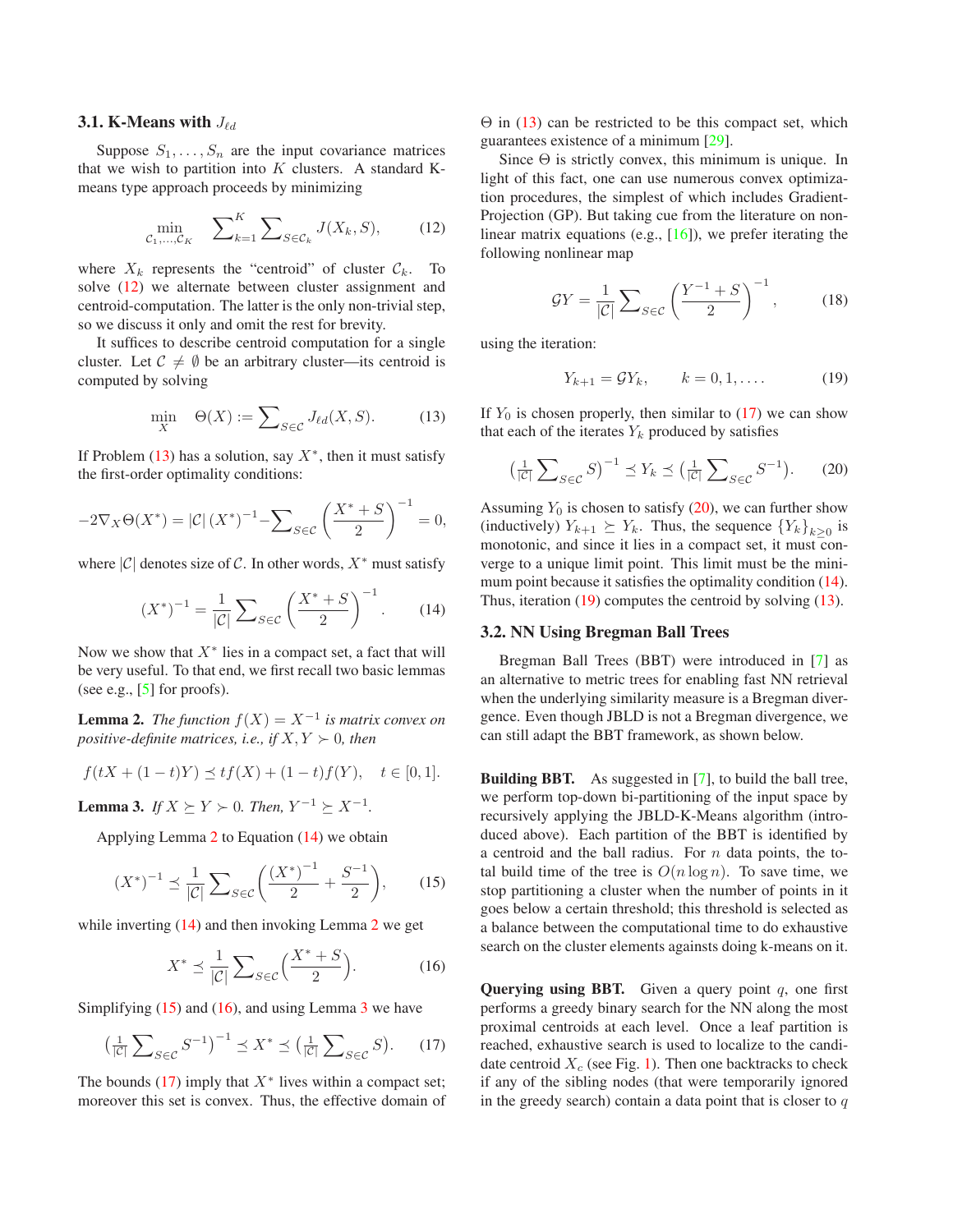<span id="page-4-4"></span>

<span id="page-4-0"></span>Figure 1. Bregman projection: Point X is the projection of  $q$  onto the ball with centroid  $C$  and radius  $R$ . The curve segments show the geodesics connecting the points in the space of covariances.

than  $X_c$ . To this end, we solve the following optimization problem on each of the sibling centroids C:

<span id="page-4-1"></span>
$$
d(X_c, q) > \min_{X; d(X, C) = R} d(X, q)
$$
\n<sup>(21)</sup>

where  $X$  is called the projection of  $q$  onto the ball with centroid C, radius R and d is some distance function. If  $(21)$ is satisfied, then the sibling node should be explored, otherwise it can be pruned. When  $d$  is a metric,  $(21)$  has a simple solution utilizing the triangle inequality. If  $d$  happens to be a Bregman divergence, then the segment connecting C and  $q$  is a straight line and thus bisection can be used to compute the projection point  $X$  [\[7\]](#page-7-28).

This approach cannot be directly applied to our framework because our choice is  $d = J_{\ell d}$ , which is a symmetrized divergence, *not* a Bregman divergence. In [\[22,](#page-7-24) [24\]](#page-7-31), this situation is investigated in detail; the bisection line search being replaced by a dichotomic search on the geodesic linking q and  $C$  to compute the unique projection. To this end, we iteratively bisect the geodesic between  $q$ and C using our efficient JBLD k-means algorithm until the projection point falls on the ball of radius R. Algorithm [1](#page-4-2) details the various steps involved in the process.

<span id="page-4-2"></span>

| <b>Algorithm 1</b> Projection Algorithm.                                    |
|-----------------------------------------------------------------------------|
| <b>Require:</b> $C, R, q$ ;                                                 |
| Initialize $Y_{\min} \Leftarrow C$ , $Y_{\max} \Leftarrow q$ ;              |
| repeat                                                                      |
| X $\Leftarrow$ compute centroid of $Y_{\min}$ and $Y_{\max}$ using Eq. (19) |
| $d \Leftarrow R - J_{\ell d}(X, C);$                                        |
| if $d>0$ then                                                               |
| $Y_{\min} \Leftarrow X$                                                     |
| else $\{d \leq 0\}$                                                         |
| $Y_{\max} \Leftarrow X$                                                     |
| end if                                                                      |
| <b>until</b>  d  is less than a threshold                                   |
| return $X$                                                                  |

# **4. Experiments**

We are now ready to describe our experimental setup and results to substantiate the effectiveness of the new similarity measure. We first discuss the performance metric on which our experiments are based, later providing simulation results, followed by the results on three real-world datasets. All algorithms were implemented in MATLAB and tested on a machine with 3GHz CPU and 3GB RAM.

**Accuracy:** Since many of the datasets used in our experiments do not have ground truth data available, the baselines for comparison were decided via a linear scan using the AIRM metric as this metric is deemed the state-of-theart on covariance data. For NN experiments, we create a database and a query set of  $q$  items. For each query item  $i$ , k ground truth neighbors  $(G_i^k)$  are found using linear scan, followed by k nearest neighbors  $(A_i^k)$  retrieved using the respective algorithm. We define

$$
Accuracy = \frac{1}{q} \sum_{i} \frac{|G_i^k \cap A_i^k|}{|G_i^k|}.
$$
 (22)

Note that *Accuracy* is technically equivalent to both the standard measures of *precision* and *recall* in our case.

#### **4.1. Simulations**

**Clustering Performance:** In this section, we evaluate in a controlled setting a key component of our proposed method: the JBLD K-means algorithm. To this end, we created a base set of covariance matrices from a set of simulated feature vectors. Subsequently, noise of varying mean was added to these feature vectors to obtain a set of noisy covariances that formed a cluster. The base covariances were used as queries while the noisy ones as the database. A linear scan through the data using the Riemannian metric to measure nearness *defined* the ground truth. Using this setup, we evaluate three different timing scenarios: (i) as database size increases; (ii) as matrix size increases; and (iii) as the number of true clusters grow. Each experiment varied only one of these three parameters. The results are shown in Fig. [2,](#page-5-0) and as is evident, across all three timing scenarios the clustering method based on the AIRM is significantly outperformed by our algorithm.

### **4.2. Real Data Experiments**

**Tracking using Integral Images** People appearance tracking has been one of the most successful applications using covariances. We chose to experiment with some of the popular tracking scenarios: (i) face tracking under affine transformations, (ii) face tracking under changes in pose, and (iii) vehicle tracking. For (i) and (ii), the tracking dataset described in [\[21\]](#page-7-32) was used, while the vehicle track-ing video was taken from the ViSOR repository<sup>[1](#page-4-3)</sup>. The images from the video were resized to  $244 \times 320$  for speed and integral images computed on each frame. An input tracking

<span id="page-4-3"></span><sup>1</sup>http://www.openvisor.org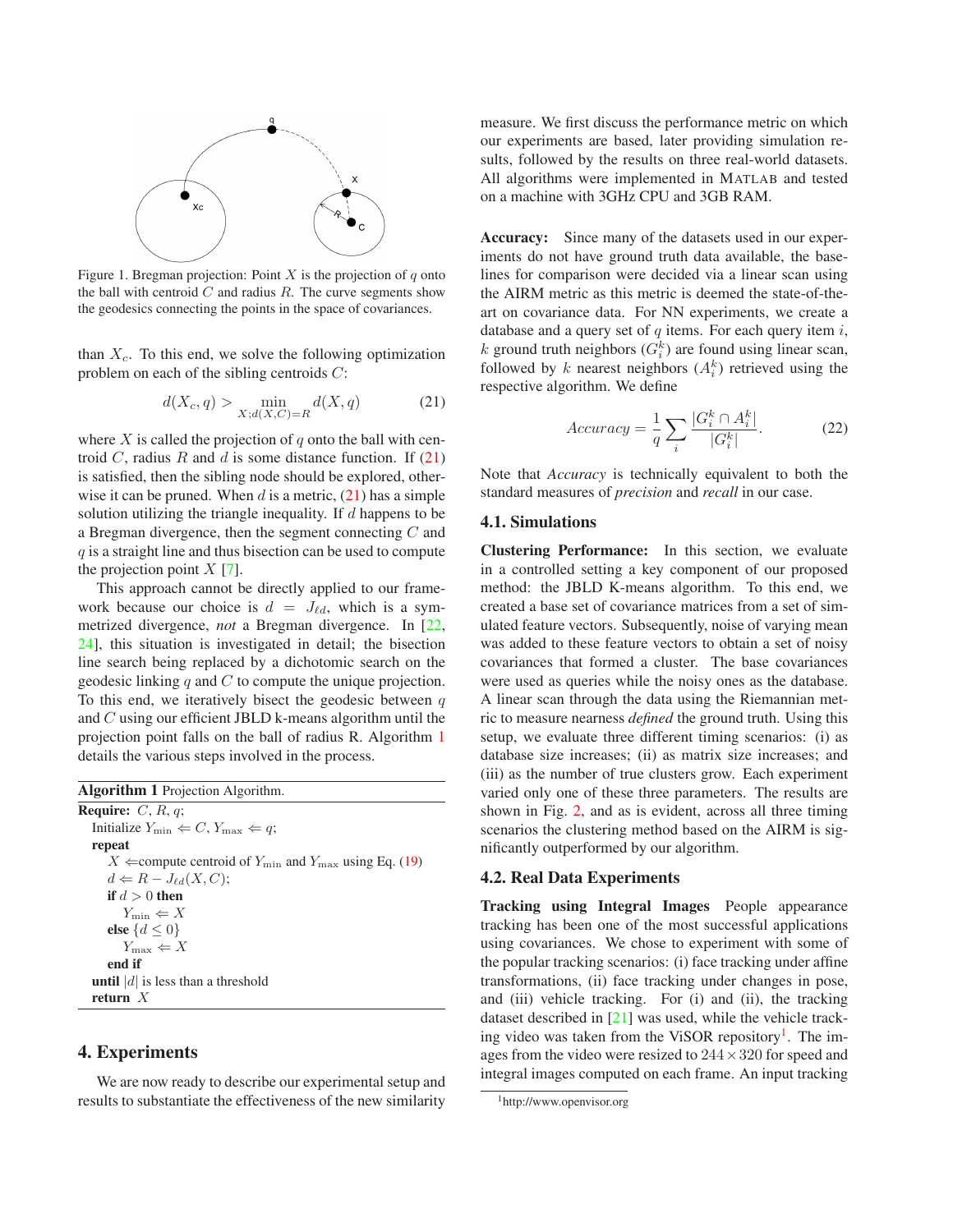<span id="page-5-4"></span>

<span id="page-5-0"></span>Figure 2. Clustering time for (a) increasing dataset size, (b) increasing matrix size, (c) increasing number true clusters.



(c)

<span id="page-5-1"></span>Figure 3. Tracking using JBLD on covariances computed from integral images: (a) affine face tracking, (b) tracking face with pose variations, and (c) vehicle tracking. The red rectangle in the first image in each row shows the object being tracked. The yellow rectangles in the subsequent images are the nearest objects returned by JBLD.

region was given at the beginning of the video, which is then tracked in subsequent images using the integral transform and covariances thus computed. We used the color and the first order gradient features for the covariances. Fig. [3](#page-5-1) shows a few qualitative results of this experiment. We compared the window of tracking for both AIRM and JBLD, and found that they always fall at the same location in the video.

### **4.3. NN Performance via Exhaustive Search**

Next, we evaluate the performance of the different metrics against the accuracy of search and speed of retrieval on real data. This is important, as most of the real-time applications (e.g., tracking) cannot afford to spend time in building a metric tree. We use three different covariance datasets: (i) Brodatz textures; (ii) People appearance track-

ing<sup>[2](#page-5-2)</sup>; and (iii) FERET face<sup>[3](#page-5-3)</sup>. See Fig. [4](#page-6-0) for sample images from each dataset. A summary of these datasets follows. **Brodatz Texture:** This dataset has approximately 160 true texture images of size  $512 \times 512$ . To create the covariances, we followed the suggestions in [\[26\]](#page-7-2) and used the first and second order gradient based features. The final dataset contained 5K covariances.

**People Appearances:** For this database we used videos of people appearances tracked using multiple cameras. The background was first learned using a mixture of Gaussians, then the silhouettes of people were extracted. The first and second order image gradients along with the color information were used to obtain approximately 10K covariances of size  $8 \times 8$ .

**FERET Faces:** This dataset consisted of approximately 4K

<sup>2</sup>http://cvlab.epfl.ch/research/body/surv/#data

<span id="page-5-3"></span><span id="page-5-2"></span><sup>3</sup>http://www.itl.nist.gov/iad/humanid/feret/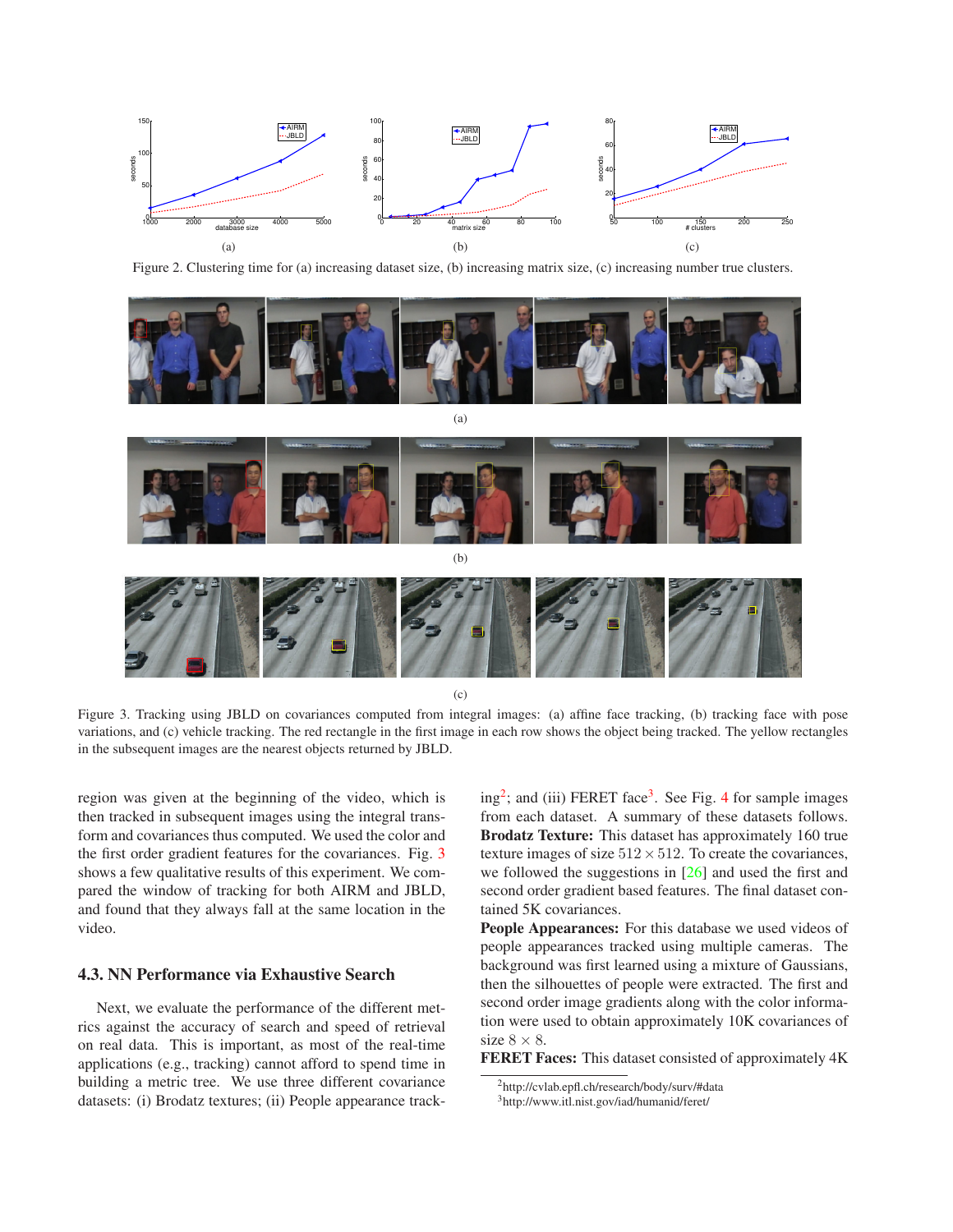<span id="page-6-5"></span>face images. We first applied a face detection algorithm<sup>[4](#page-6-1)</sup> to extract the frontal features of the face, and then applied Gabor filters to these features based on the suggestions in [\[19\]](#page-7-33). From the resulting feature vectors, covariances of size  $40 \times 40$  were then generated.



Figure 4. Sample images from the appearance tracking dataset (top), FERET face appearances (middle), and Brodatz texture database (bottom).

<span id="page-6-0"></span>We divided each of the datasets into database and query sets, and then computed accuracy against either the available ground truth or the baseline computed using the Riemannian metric. The results are shown in Table [3:](#page-6-2) clearly the JBLD measure outperforms all the other metrics in speed, without compromising accuracy.

| Dataset(size)        | <b>AIRM</b> | <b>JBLD</b> | <b>LERM</b> | <b>KLDM</b> |
|----------------------|-------------|-------------|-------------|-------------|
| Texture $(4428)$     |             |             |             |             |
| Avg. Accuracy $(\%)$ | 88.0        | 88.0        | 75.2        | 79.6        |
| Avg. Time $(s)$      | 120.88      | 110.25      | 61.54       | 263.02      |
| Appearance (8596)    |             |             |             |             |
| Avg. Accuracy $(\%)$ |             | 100         | 83.3        | 70.0        |
| Avg. Time $(s)$      | 303.43      | 274.2       | 150.17      | 592.26      |
| Face (3010)          |             |             |             |             |
| Avg. Accuracy $(\%)$ | 60.0        | 60.5        | 43.5        | 56.5        |
| Avg. Time $(s)$      | 836.47      | 356.68      | 106.55      | 830.15      |

<span id="page-6-2"></span>Table 3. Performance of the similarity measure on different datasets for one NN query using exhaustive search averaged over 1K queries. Note that for the appearance dataset, we used AIRM as the baseline (and thus the accuracy not shown). Avg. time is in seconds.

#### **4.4. NN Performance Using BBT**

**Building the Tree:** The time required to build the NN data structure plays a critical role in the deployment of the

measure. Thus, in Table [4](#page-6-3) we show a comparison of the initialization time for the BBT (against a metric tree using AIRM) as the database size grows. Even though the build time seems quite similar for small datasets, AIRM takes dramatically more time than JBLD with increasing size. The reason being the Karcher mean algorithm [\[25\]](#page-7-1) used for the computation of the cluster centroids under the AIRM metric which requires the gradient computations, that we know is computationally inferior to JBLD. The iterations for JBLD K-means were found to converge under a threshold of 1e–3 in 8–12 iterations.

| Dataset Size | AIRM(s) | JBLD(s) |
|--------------|---------|---------|
| 3K           | 16.52   | 15.66   |
| 4Κ           | 45.86   | 22.49   |
| 5Κ           | 321.5   | 30.56   |

<span id="page-6-3"></span>Table 4. Comparison of initialization times (seconds) for the BBT.

**NN Retrieval:** Finally, we compare accuracy and the speed of retrieval of JBLD against AIRM. Table [5](#page-6-4) shows the results. As is evident, without any noticeable drop in the accuracy, JBLD achieves superior performance in NN retrieval. We assume the AIRM to be the baseline, as we already know from Table [3](#page-6-2) that they have the same base accuracy.

| Dataset    | Metric               | <b>AIRM</b> | <b>JBLD</b> |
|------------|----------------------|-------------|-------------|
| Texture    | Avg. Accuracy $(\%)$ |             | 99.6        |
|            | Avg. Time $(ms)$     | 203.27      | 10.02       |
| Appearance | Avg. Accuracy(%)     |             | 99.0        |
|            | Avg. Time (ms)       | 383.06      | 11.54       |
| Face       | Avg. Accuracy $(\%)$ |             | 100         |
|            | Avg. Time (ms)       | 620.20      | 114.11      |

<span id="page-6-4"></span>Table 5. Average performance per query on NN using BBT and AIRM as baseline. The NN accuracy for LERM was found to be less than 5% and thus not shown. Refer Table [3](#page-6-2) for *accuracy* comparison with other methods.

#### **5. Conclusion**

We introduced a novel similarity measure based on the Jensen-Bregman LogDet Divergence defined over the set of positive-definite (i.e., covariance) matrices. The measure has several desirable theoretical properties including inequalities relating it to the Riemannian metric for covariances. More importantly, it was shown to outperform the Riemannian metric in speed, without any drop in application performance. Although this similarity measure does not satisfy the triangle inequality, we showed that this problem can be easily circumvented using the convexity of the measure by invoking the Bregman-ball tree framework. Experiments substantiated the effectiveness of the measure. Going forward, we would like to investigate the applicability of this similarity measure in classification and regression settings, and to study its theoretical properties further.

<span id="page-6-1"></span><sup>4</sup>http://staff.science.uva.nl/ zivkovic/download.html